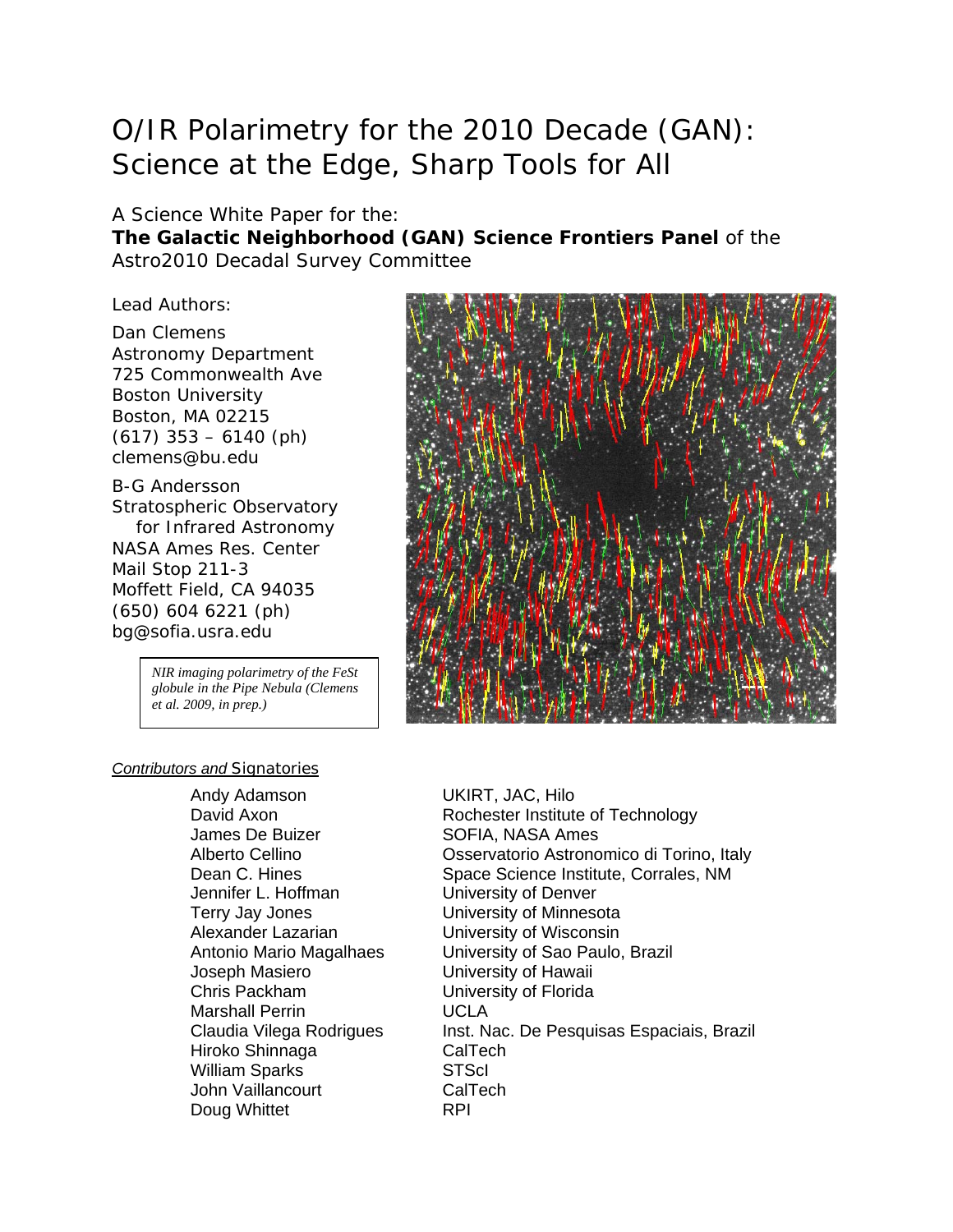# *Overview and Context: Polarimetry as a cross-cutting enterprise*

 Photometry, spectroscopy, and polarimetry together comprise the basic toolbox astronomers use to discover the nature of the universe. Polarimetry established the Unified Model of AGN and continues to yield unique and powerful insight into complex phenomena. Polarimetry reveals the elusive magnetic field in the Milky Way and external galaxies, allows mapping of features of unresolved stars and supernovae, uncovers nearby exoplanets and faint circumstellar disks, and probes acoustic oscillations of the early universe.

Polarimetry is practiced across the full range of accessible wavelengths, from long wavelength radio through gamma rays, to provide windows into phenomena not open to photometry, spectroscopy, or their time-resolved variants. At some wavelengths, the U.S. leads the world in polarimetric capabilities and investigations, including ground-based radio, through the VLA and VLBA. At other wavelengths, the U.S. is currently competitive: in submm the CSO and the JCMT have historically pursued similar science problems.

In ground-based O/IR, the situation is considerably worse, with no optical or NIR polarimeters available on Gemini (Michelle is MIR, only) or any NOAO-accessed 4 m telescope, as the table below shows. Over the past decade and more, Canadian and European astronomers have enjoyed unique access to state-of-the-art polarimeters and have used this access to vault far past the U.S. in many science areas.

| <b>Telescope</b>      | Aperture         | Instrument                   | Waveband                 | Polar. Mode | U.S. Access? |
|-----------------------|------------------|------------------------------|--------------------------|-------------|--------------|
| IRSF (SAAO)           | 1.4 <sub>m</sub> | <b>SIRPOL</b>                | <b>NIR</b>               | Imaging     | No.          |
| Perkins (Lowell)      | 1.8 <sub>m</sub> | Mimir, PRISM                 | NIR, Optical             | Imaging     | Private      |
| <b>HST</b>            | 2.4 <sub>m</sub> | WFPC2, ACS,<br><b>NICMOS</b> | Optical,<br>Optical, NIR | Imaging     | Yes          |
| <b>Nordic Optical</b> | 2.5m             | <b>TURPOL</b>                | Optical                  | Photopol    | No.          |
| <b>MMT</b>            | 6.5m             | <b>MMTPOL</b>                | <b>NIR</b>               | Imaging     | Private      |
| <b>LBT</b>            | 2x8.4m           | <b>PEPSI</b>                 | Optical                  | Spectropol  | Private      |
| Gemini                | 8m               | Michelle                     | <b>MIR</b>               | Imaging     | Yes          |
| Keck                  | 10 <sub>m</sub>  | <b>LRIS</b>                  | Optical                  | Spectropol  | Private      |
| <b>GTC</b>            | 10 <sub>m</sub>  | CanariCam                    | <b>MIR</b>               | Imaging     | <b>No</b>    |

In space, NICMOS, ACS, and WFPC-21 on HST have permitted imaging polarimetry down to 0.1% precision, and may represent the most general purpose O/IR access for U.S. astronomers. Neither the Spitzer Space Telescope nor JWST provides, or will provide, any polarimetric capability.

 The dwindling U.S. access to this crucial third leg of the light analysis tripod has also become self-fulfilling, as students receive little exposure to polarimetric techniques and scientific advances as the number of practitioners able to teach students declines.

 Nevertheless, polarimetric studies in O/IR have already revealed a great deal about star and planet formation processes, stars and their evolution, the structure of the Milky Way, and the nature and origin of galaxies and their active nuclei – details which cannot be discovered using pure photometric or spectroscopic methods. For example, NIR imaging polarimetric studies by the SIRPOL group (e.g., Tamura et al. 2007) reveal the details of the magnetic fields lacing nearby, star-forming molecular cloud cores and the embedded reflection nebulae and disks associated with their newly formed stars. Further, the race to find and image exoplanets will use

 $\overline{a}$ 

<sup>&</sup>lt;sup>1</sup> NICMOS and much of ACS are currently off-line until Servicing Mission 4 (SM4); WFPC-3 will replace WFPC-2 but will have no polarimetric capability.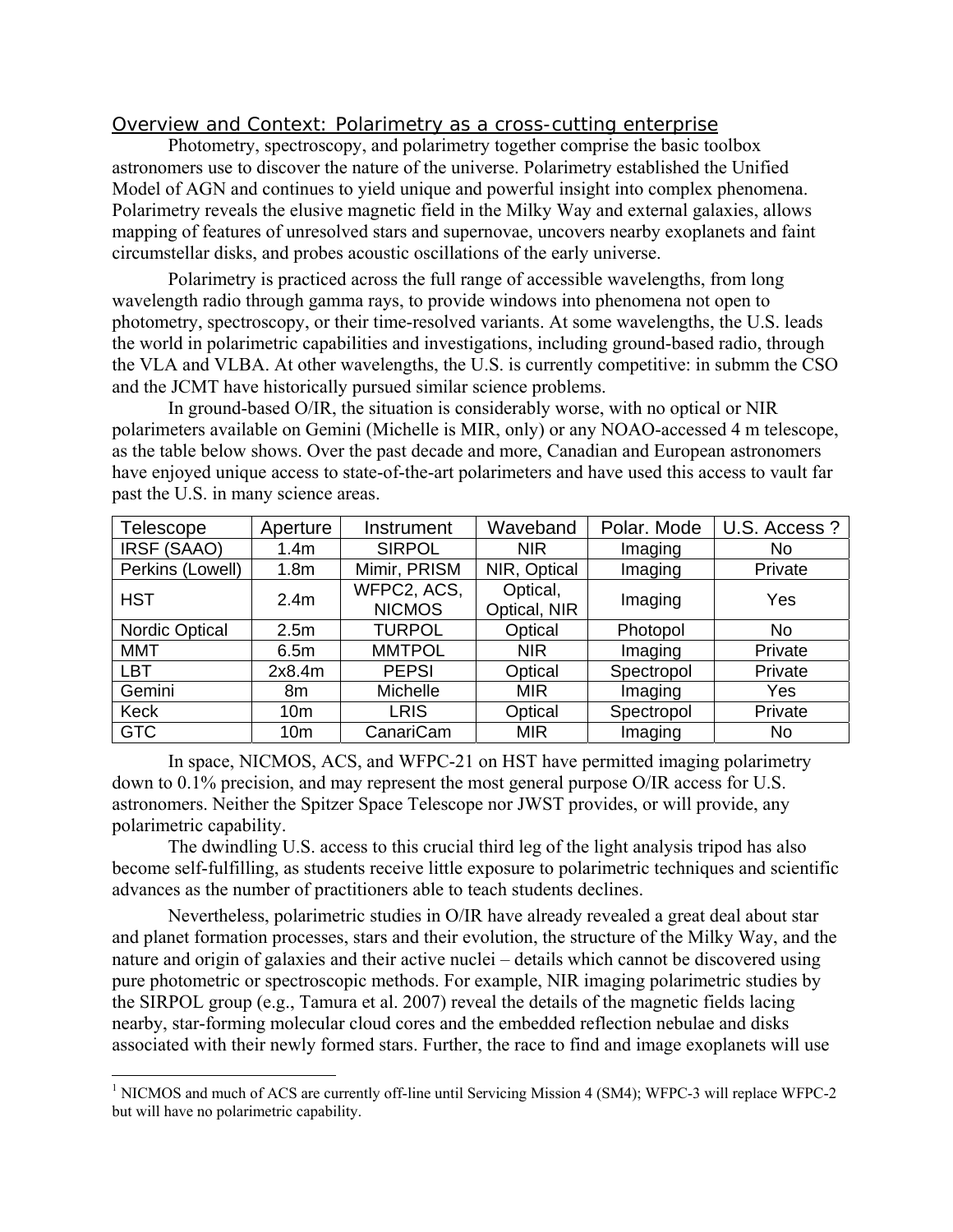polarimetry internal to the two extreme adaptive optics coronagraphs now under construction: SPHERE/ZIMPOL (for the VLT: Joos 2007) and GPI (for Gemini: Macintosh et al. 2006).

 Theoretical efforts have recently advanced our understanding of the origin of dust grain alignment by demolishing old theory and offering new, testable predictions. The new paradigm of radiative aligned torques (e.g., Lazarian & Hoang 2007; Hoang & Lazarian 2008) is removing old doubts concerning magnetic alignment while leaving a wide parameter space open for observational testing and future theoretical refinement.

Polarimetric modeling has also entered a modern age, one characterized by huge model grids, spectacular dynamic ranges, and closer coupling to observational measurements. The active debate on the relative importance of magnetohydrodynamics (e.g., Li et al. 2004) vs. pure hydrodynamics (e.g., Padoan & Nordlund 2002) is shining new light into the nature of magnetic fields in the ISM and in star formation. Meanwhile, radiative transfer modeling guides detailed interpretation of complex polarized line profiles from aspherical stellar winds (e.g., Harries 2000) and supernovae (e.g., Hoeflich 2005; Kasen et al. 2006; Hoffman 2007). This upcoming decade is sure to see careful, detailed comparisons between high-resolution model simulations and observational data that will lead to sharp new insights into many astrophysical scenarios.

 The promise evident in the new, niche polarimetric instruments and the surveys they will perform will drive cutting-edge science in the upcoming decade. Yet finding answers for many key questions requires open community access to general purpose, precision polarimeters on large telescopes, as well as opportunities for student training.

#### *Example Polarimetry Science Areas for the next decade*

Within the broad area covered by The Galactic Neighborhood panel, polarimetric studies for the upcoming decade will address several key questions: (1) What role(s) does the magnetic field play in assembling diffuse interstellar material into new atomic and molecular clouds? Which field properties (strength, orientation) decide the fate of star-forming and quiescent cloud cores? (2) Which physical mechanism most aligns dust grains? (3) How are interstellar grains and grain mantles structured? (4) Will the new theory of atomic magnetic realignment (AMR) launch a viable new probe of cosmic magnetic fields? These questions are fundamental to understanding the nature of the Milky Way, yet can only be answered through new polarimetric observations, theory, and open access to precision polarimeters on large telescopes. Examples of open challenges ripe for polarimetric progress for the upcoming decade include:

#### • Resolve the 3D structure of the Galactic magnetic field

In the diffuse, ionized ISM the magnetic field is traced over kpc scales via radio Faraday rotation (e.g., Brown et al. 2007). The observations reveal asymmetries in the field about the midplane (Han et al. 2006), and spiral arm field reversals. In the neutral ISM, radio Zeeman effect measurements and background star polarimetry (see Heiles 2000), tracing magneticallyaligned dust grains, are the chief probes. However, large areas of the neutral medium have eluded both techniques, due to low pulsar area density and deep dust extinction in the midplane. Infrared stellar polarimeters are needed to survey substantial parts of the Galactic disk and to probe to the multi-kpc depths necessary to reveal the 3D distribution of the field. This will advance both magnetic field studies and our understanding of how the Milky Way was assembled. Further, models of the origin and maintenance of the Galactic field (e.g., Gnedin et al. 2000; Zweibel 2003) will be accessible to quantitative testing through combining new optical polarimetry of the solar neighborhood (e.g. Alves et al. 2008), the IR-revealed 3D nature of the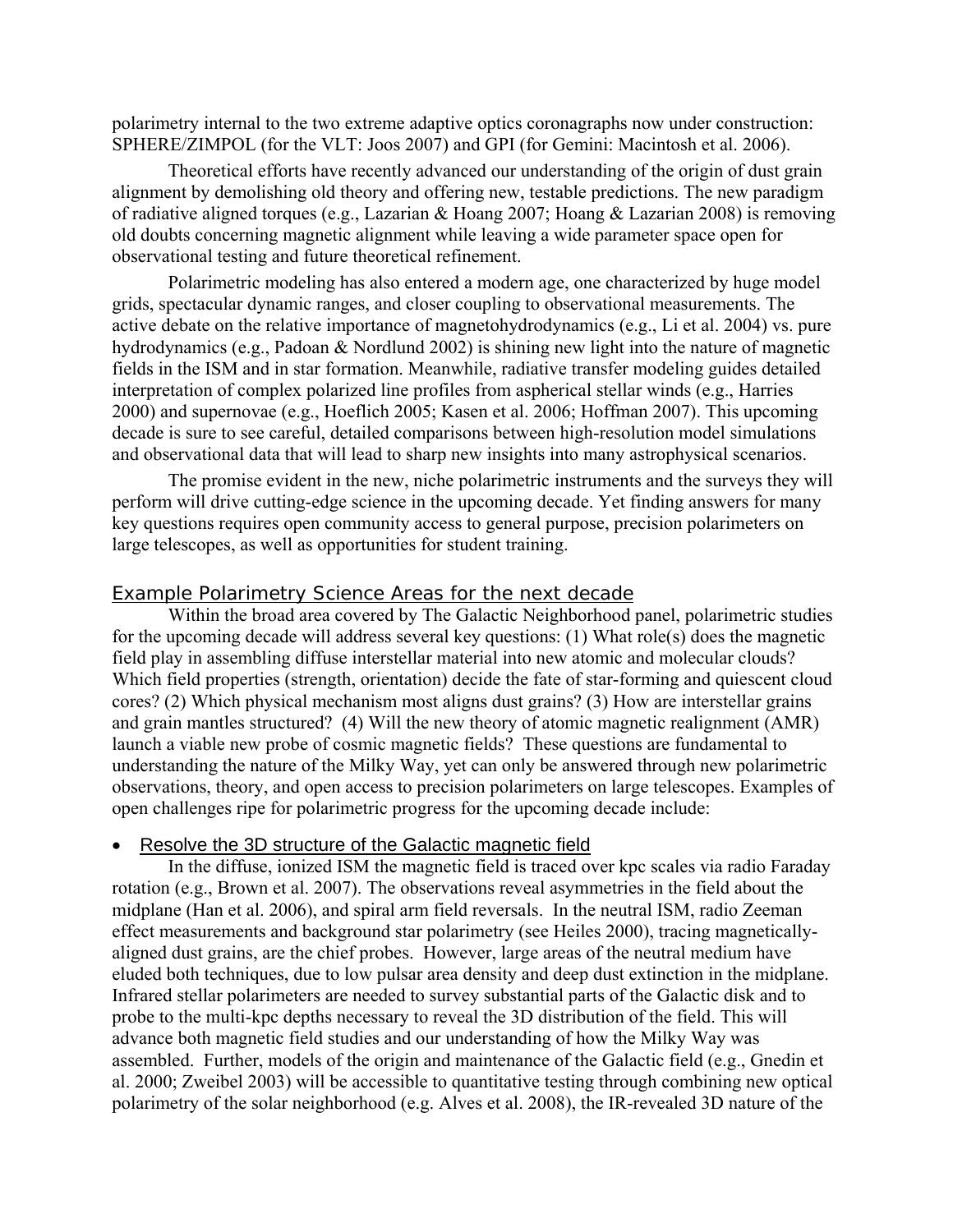field, and the relation of near and distant magnetic structures to superbubbles (including the Local Bubble; Leroy 1999) and HII regions.

 The magnetic field in the diffuse, ionized ISM is in rough equiparition with all other energy densities. Self-gravity, however, becomes important for atomic clouds and may be the dominant energy density for molecular clouds. Yet out of the just finished decade, a new, complex, and highly dynamic ISM has emerged (e.g., the <sup>13</sup>CO Galactic Ring Survey, Jackson et al. 2006; the VLA Galactic Plane Survey, Stil et al. 2006; WHAM, Reynolds 2004; and GLIMPSE, Benjamin et al. 2003) with likely roles for the magnetic field on all scales. The ubiquitous O VI in the Galactic disk, seen with FUSE (Bowen et al. 2008), reveals long-lived interfaces between warm/cool and coronal gas. Do magnetic fields extend these interface lifetimes by restricting electron transport across field lines? Is the creation of interstellar clouds dominated by conditions in the magnetic field, or by turbulent motions, as the observations of Crutcher et al. (2008) imply? To answer these questions, the magnetic field must be revealed in great detail and be traced across the full range of environments, from diffuse ionized to cool atomic to dense molecular. This requires sensitive polarimetric observations across radio, FIR/submm, and O/IR with coordinated targets, campaigns, and surveys. The requisite instruments and telescopes are either just now becoming available, or should be encouraged to be so, in order for these key science goals to be met in this decade.

#### Resolve the magnetic grain alignment mechanism.

The major unknown for magnetic interpretation of ISM polarimetry, both for field topology and field strength (see "*Exceptional Discovery*" section, below) - is the physics of dust grain alignment. ISM polarization **is** due to magnetically aligned, asymmetric dust grains, yet only recently has a quantitative, testable theory emerged. This theory (Lazarian & Hoang 2007a, b, and references therein) and new observations (Andersson & Potter 2007; Whittet et al. 2008) now provide strong support for radiatively driven alignment. However, detailed understanding of the alignment mechanism is needed for accurate interpretation of ISM polarization observations. Radiative grain alignment theory has dependences on grain size, radiation wavelength, the angle between the radiation and magnetic field, and possibly the rate of molecular hydrogen formation (Hoang & Lazarian 2008). New observations, over a wide range of environments, are needed to test the underlying grain alignment physics and to provide reliable tracers of the magnetic field from observed polarimetry. Secondary mechanisms depend on the detailed characteristics of the grains (Draine & Lazarian 1998); improved understanding of radiative alignment will also probe related grain micro-physics. Comprehensive tests of radiative alignment theory require that the observations utilize large samples, going to deep extinctions - both requiring large telescopes and powerful precision polarimeters from the U-band through the MIR.

#### Strip bare, interstellar grains and grain mantles, to peer into dark places.

What are dust grains made of, what are their structures, and how do they grow? Spectroscopy of solid-state features, including ice features from grain mantles, provides tremendous information on structure and composition of the grains as well as on their environments. For example, Whittet et al. (1989) showed ice mantles sublimate as grains are heated by the diffuse radiation fields penetrating dark clouds, requiring a threshold extinction into the cloud, of about A<sub>V</sub>=3 for water and about A<sub>V</sub>≈5 for CO, for ices to form. Yet **spectropolarimetry** of many of the same feature reveals much about the grains that is missed otherwise. Hough et al. (2008) used NIR spectropolarimetry to compare the ice absorption and ice polarization spectral profiles to constrain the axis ratio of the grains and relative volumes of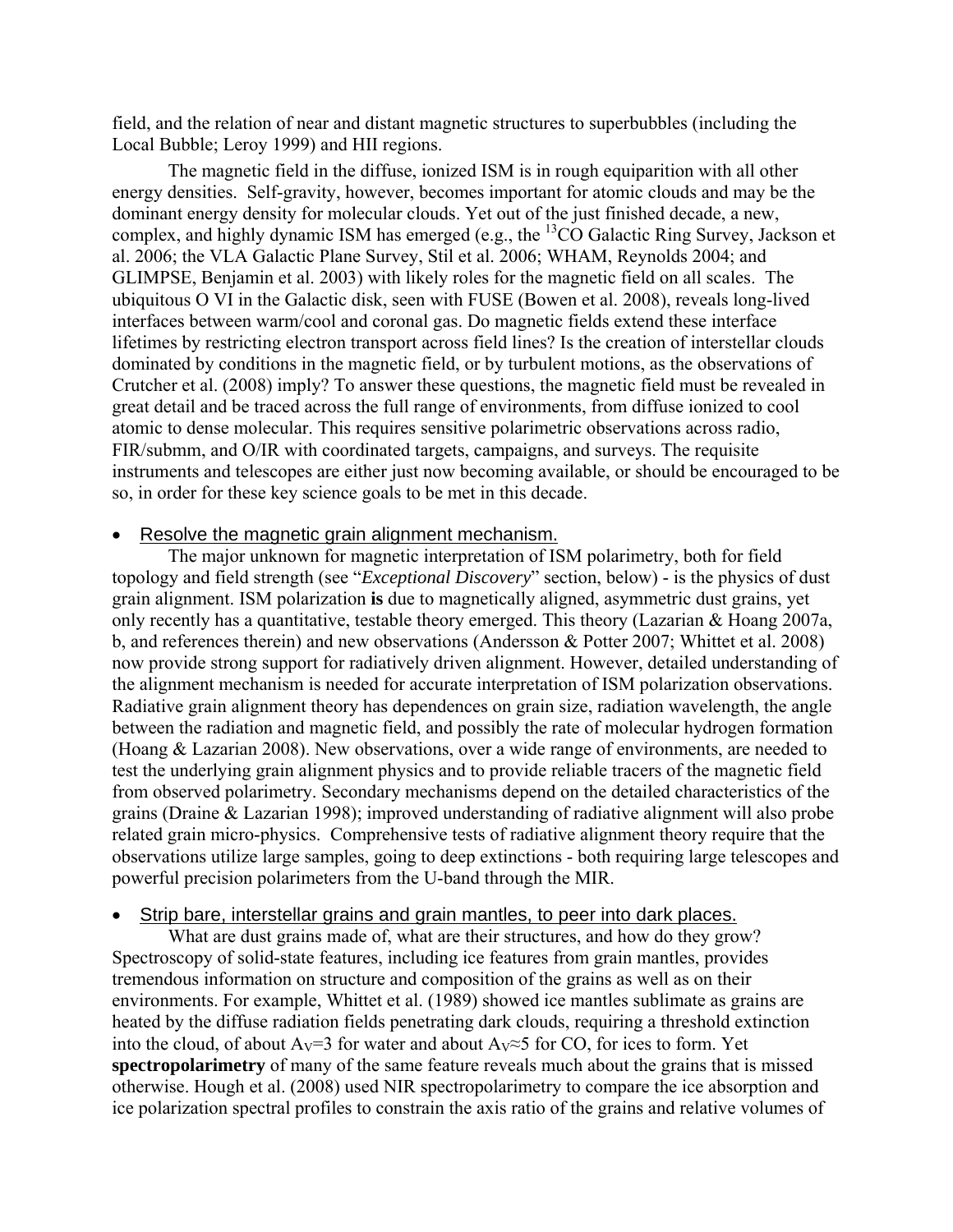grain cores to ice mantles for the line of sight to Elias 16 in Taurus. The powerful combination of spectroscopy and polarimetry of solid state features is a new tool that, if encouraged for the upcoming decade, will probe grain properties across a full range of environments, timescales, and illuminations.

 The polarization of these grain mantle ices also provides a powerful new tool to reveal *in* situ magnetic fields deep in dark clouds. The ices exist only over a fairly narrow range of conditions (for CO ice,  $T_{dust}$  < 17K), so this "ice polarization" provides the best connection between the FIR/submm polarimetry of only the densest parts of clouds and the optical and NIR polarimetry, which does best in cloud peripheries. Indeed, Hough et al. see polarization position angles for the continuum, water ice, and CO ice that systematically shift, revealing magnetic field rotation with depth into the cloud. This new tool for "magnetic tomography" of molecular clouds should be fully exploited in the upcoming decade to measure the size scales of ambipolar diffusion, magnetic pinch topology, and how these relate to star formation or accretion rates.

#### • Atomic Magnetic Realignment (AMR): a New Magnetic Field Diagnostic

Yan and Lazarian (2008, and ref.s therein) have predicted a new effect, "atomic magnetic realignment" (AMR), in which the magnetic field geometry in the diffuse interstellar medium, or in circumstellar matter, is determined from the linear polarization of absorption or fluorescence emission lines pumped by an anisotropic radiation field. AMR is potentially more powerful than radio Zeeman measurements, since it is sensitive to weaker fields and works in hot gas. AMR may also be more powerful than dust alignment and synchrotron methods, since it is sensitive to 3D geometry, gas properties and velocity. The effect has been observed in the Sun (Landi degl'Innocenti 1999) but not yet outside the solar system, because of the lack of suitable instrumentation. The emission line effect would be observable using moderate resolution spectropolarimeters that are sensitive to faint diffuse line emission (e.g., Nordsieck 2008). The huge potential AMR offers magnetic field science requires swift action to test for, and hopefully exploit, this wonderful new technique.

#### *Exceptional Discovery Potential Area: Widespread Precision B Strengths*

Magnetic field strength is a crucial factor for the nature and structure of the ISM. Strong fields can quench gas dynamic motions, or direct flows along field lines. Weak fields may still regulate star formation (e.g., Duffin & Pudritz 2008) and models that include magnetic fields (e.g., Galli et al. 2001; Tassis & Mouschovias 2007; Kudoh et al. 2007; Elmegreen 2007) find that the ratio of field strength to gravitational energy is a chief outcome determinant. But until now, routine, high-quality measurements of field strengths in the astrophysical settings of most interest have been difficult to impossible.

 This upcoming decade will see a major change, resulting from new and improved techniques, instrumentation, theory and interpretation. Ready access to magnetic field strengths for large numbers of clouds and cores will make it easy to include magnetic strengths in ISM studies and permit direct tests of modern theories.

 The observationally simplest method for measuring the field strength is the CF technique (Chandrasekhar & Fermi 1953), which probes the balance between magnetic field strength and turbulent gas motions, using the dispersion in the polarization angles and the velocity profile width of relevant gas tracer (H I, CH, K I, Ca II, OH, CO, etc.).

 The CF technique is based on two concepts: (1) the MHD equations of motion give a one-dimensional, negative pressure directed along the field lines (equivalent to a tension in the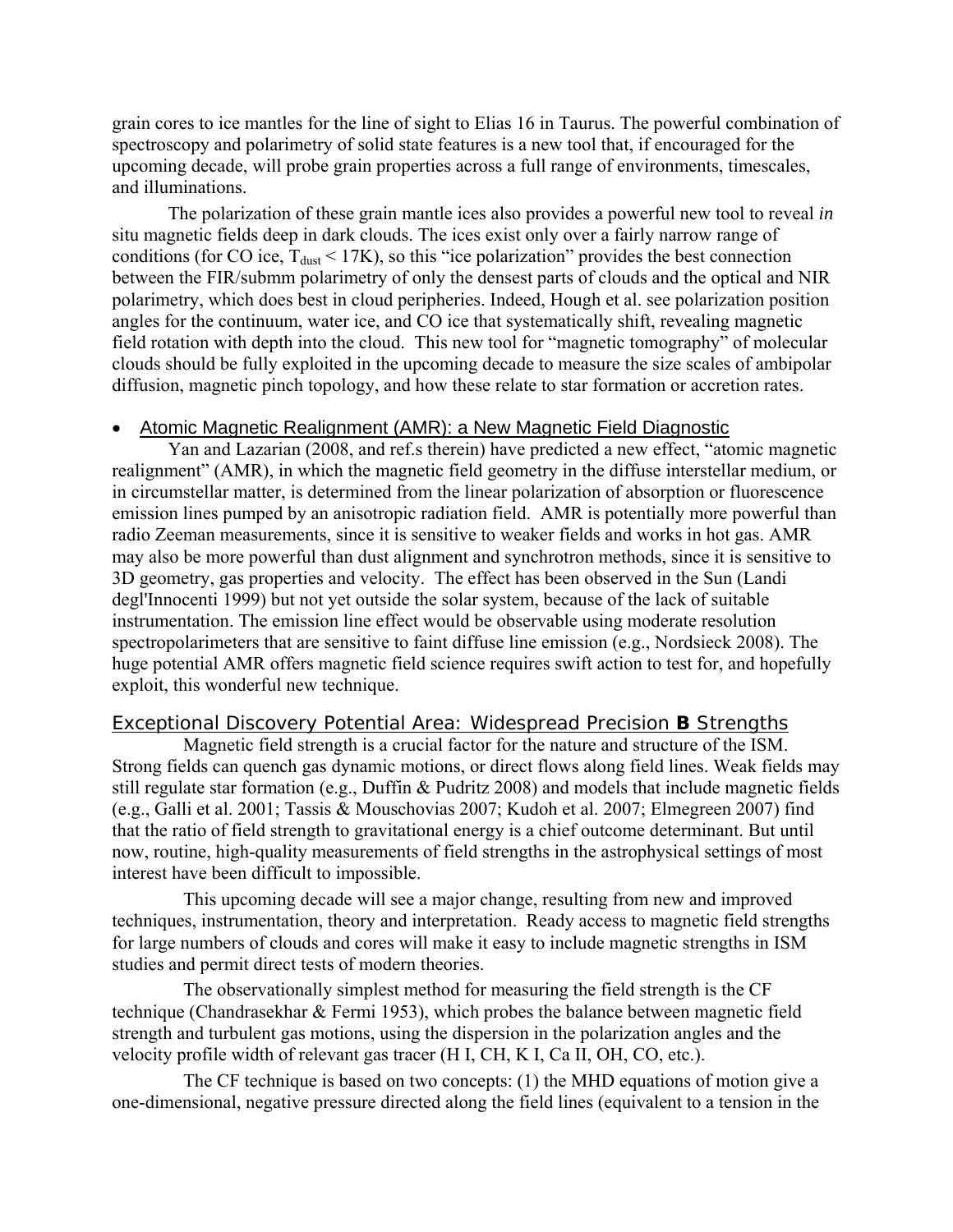field lines); and (2) the vibration amplitude of a string is determined by its tension, its mass, and the driving force. In the past, projection effects and other uncertainties appeared to limit the quality of the derived strengths, but recent theory (Falceta-Gonçalves et al. 2008), and observations, argue otherwise. While changes in the average field along the line of sight affect the observed polarization dispersion (Ostriker et al. 2001; Andersson & Potter 2005), densely sampled polarization maps (e.g., Alves et al. 2008), preferably with stellar distance estimates, can overcome these complications. New wide-area and NIR imaging polarimeters (e.g., Clemens et al. 2007), are needed to provide the necessary sampling density for full exploitation of the CF technique and so to enable a new era of magnetic field strength determinations.

# *What is Needed to Meet the Science Goals within the Decade*

What key observations, theory, and instrumentation are needed to achieve the science goals within the next decade? Our evaluation of the upcoming opportunities, challenges, and technical readiness leads to the following recommendations:

- 1. *Build precision polarimetric capability into new O/IR instruments for large telescopes and space missions. Design polarimetry in from the beginning, not as "add-ons"*.
	- New "niche" instruments, such as GPI, SPHERE/ZIMPOL, and HiCIAO on Subaru rightly exploit polarimetry to meet their exoplanet and circumstellar disk objectives, but general purpose instruments with polarimetric capability are lacking at virtually all large, open-access US telescopes - ground-based, airborne, and space-based, especially in the infrared.
	- Key science questions cannot be answered unless US astronomers have access to precision (photon-noise limited) polarimetric capability. To retain precision capability, polarimetric capabilities must be a considered in the initial design of the instruments, not as a later "add-on".
	- Exoplanet characterizations may favor bluer wavelengths, to enhance detection of Rayleigh scattering, but fractional polarizations are low, requiring access to the largest telescopes to enable sampling adequate volumes.
- 2. *Encourage polarimetric surveys with LSST*.
	- So much of the sky has never been explored polarimetrically that it represents a "new frontier" for optical wavelengths. Many key science advances are in the Polarimetry White Paper to the LSST Consortium<sup>2</sup>.
	- LSST surveys offer one of the best chances of getting polarimetric data into the hands of the largest number of researchers and students.
- 3. *Develop polarimetric O/IR synoptic and survey capabilities on intermediate-size telescopes to study YSOs/disks, probe their time evolution, and to promote student training in instrumentation and polarimetric observations*.
	- To be able to compete scientifically, we must invest in the next generation of young astronomers who will use polarimetry as a powerful tool in their light analysis toolbox and who will understand polarimetric light analysis well enough to guide future instrument development.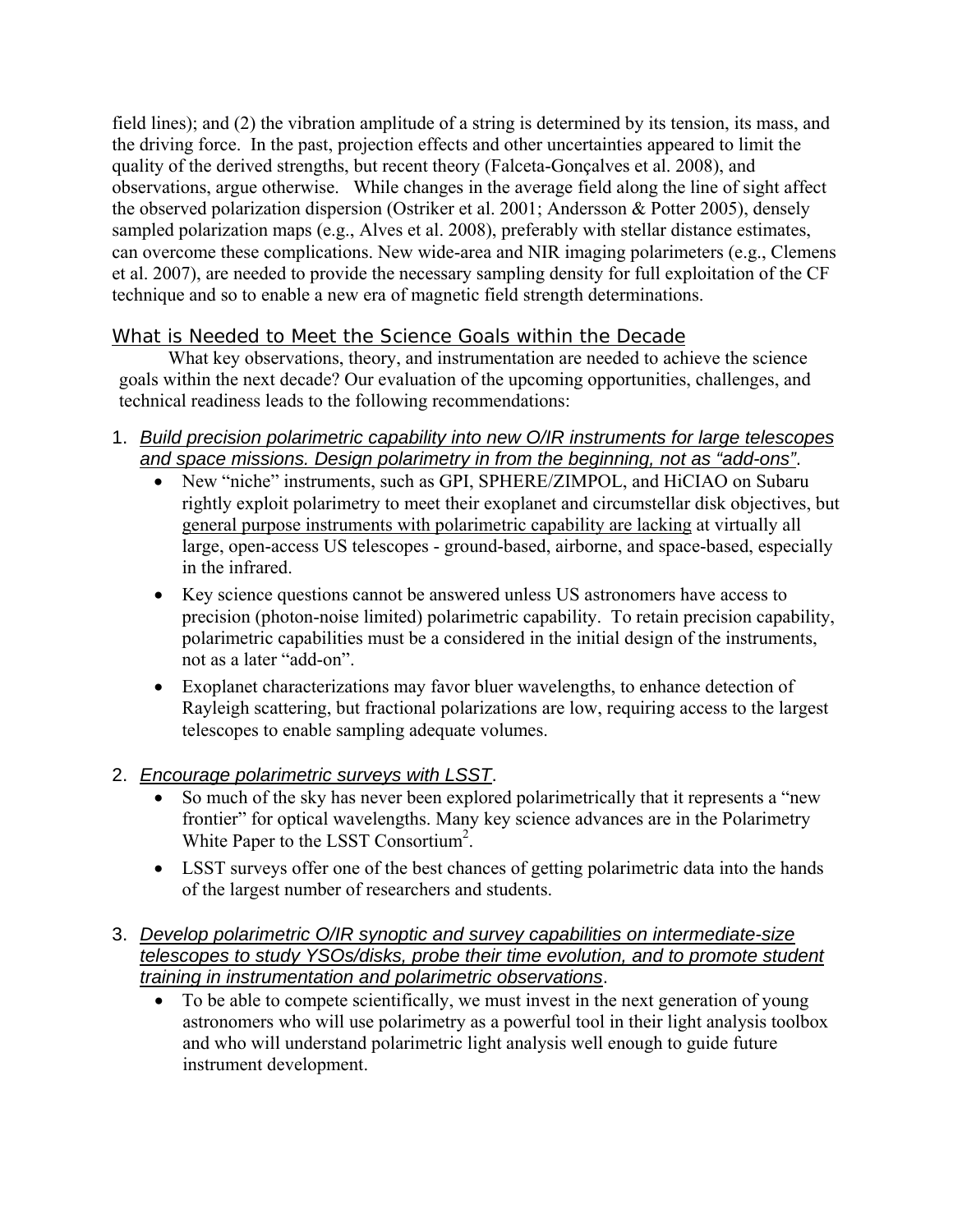- Wide-field polarimetric surveys, especially in the infrared, are needed to probe into extincted regions of star formation to discover and measure circumstellar and protostellar environments.
- Synoptic polarimetric observational data sets are crucial to understanding phenomena with complex geometry and/or time evolution.
- Obtaining ground-based calibrating polarimetric observations are crucial to the calibration of existing and future space-based polarimeters.

## *Final Thought*

The U.S. astronomical community has lost opportunities to advance key science areas as a result of down-selects of instrument capabilities or lack of will to commission polarimetric modes on instruments. The investment is minor, the expertise is available in the community, and the rewards are tangible. We are excited by the recent momentum favoring polarimetric studies and capabilities and believe the upcoming decade will see the various polarimetric techniques together become a strong, necessary component of astronomers' light analysis toolbox.

## *Bibliography and References*

- Alves, F. O., Franco, G. A. P., & Girart, J. M. 2008, "Optical polarimetry toward the Pipe nebula: revealing the importance of the magnetic field," A&A, 486, L13
- Andersson, B-G, & Potter, S. B. 2005, "A high sampling-density polarization study of the Southern Coalsack," MNRAS, 356, 1088
- Andersson, B-G, & Potter, S. B. 2007, "Observational Constraints on Interstellar Grain Alignment," ApJ, 665, 369
- Benjamin, R. A., et al. 2003, "GLIMPSE. I. An SIRTF Legacy Project to Map the Inner Galaxy," PASP, 115, 953
- Bowen, D.V. et al., 2008, "The Far Ultraviolet Spectroscopic Explorer Survey of O VI Absorption in the Disk of the Milky Way," ApJS, 176, 59
- Brown, J.C., et al. 2007, "Rotation Measures of Extragalactic Sources behind the Southern Galactic Plane: New Insights into the Large-Scale Magnetic Field of the Inner Milky Way", ApJ, 663, 258
- Chandrasekhar, S., & Fermi, E. 1953, "Magnetic Fields in Spiral Arms," ApJ, 118, 113
- Clemens, D. P., Sarcia, D., Grabau, A., Tollestrup, E. V., Buie, M. W., Dunham, E., & Taylor, B. 2007, "Mimir: A Near-Infrared Wide-Field Imager, Spectrometer and Polarimeter," PASP, 119, 1385
- Crutcher, R. M., Hakobian, N., & Troland, T. H. 2008, "Response to the Mouschovias-Tassis Comments on "Testing Magnetic Star Formation Theory," arXiv0808.1150
- Draine, B. T., & Lazarian, A. 1998, "Electric Dipole Radiation from Spinning Dust Grains," ApJ, 508, 157
- Duffin, D. F., & Pudritz, R. E. 2008, "Simulating hydromagnetic processes in star formation: introducing ambipolar diffusion into an adaptive mesh refinement code," MNRAS, 391, 1659
- Elmegreen, B. G. 2007, "On the Rapid Collapse and Evolution of Molecular Clouds," ApJ, 668, 1064
- Falceta-Gonçalves, D., Lazarian, A., & Kowal, G. 2008, "Studies of Regular and Random Magnetic Fields in the ISM: Statistics of Polarization Vectors and the Chandrasekhar-Fermi Technique," ApJ, 679, 537
- Galli, D., Shu, F. H., Laughlin, G., & Lizano, S. 2001, "Singular Isothermal Disks. II. Nonaxisymmetric Bifurcations and Equilibria," ApJ, 551, 367
- Gnedin, N. Y., Ferrara, A., & Zweibel, E. G. 2000, "Generation of the Primordial Magnetic Fields during Cosmological Reionization," ApJ, 539, 505
- Elmegreen, B. G. 2007, "On the Rapid Collapse and Evolution of Molecular Clouds," ApJ, 668, 1064
- Han, J.L., Manchester, R.N., Lyne, A.G., Qiao, G.J. & van Straten, W., 2006, Pulsar Rotation Measures and the Large-Scale Structure of the Galactic Magnetic Field", ApJ, 642, 868
- Harries,T. J. 2000, "Synthetic line profiles of rotationally distorted hot-star winds," MNRAS, 315, 722
- Heiles, C. 2000, "9286 Stars: An Agglomeration of Stellar Polarization Catalogs," AJ, 119, 923